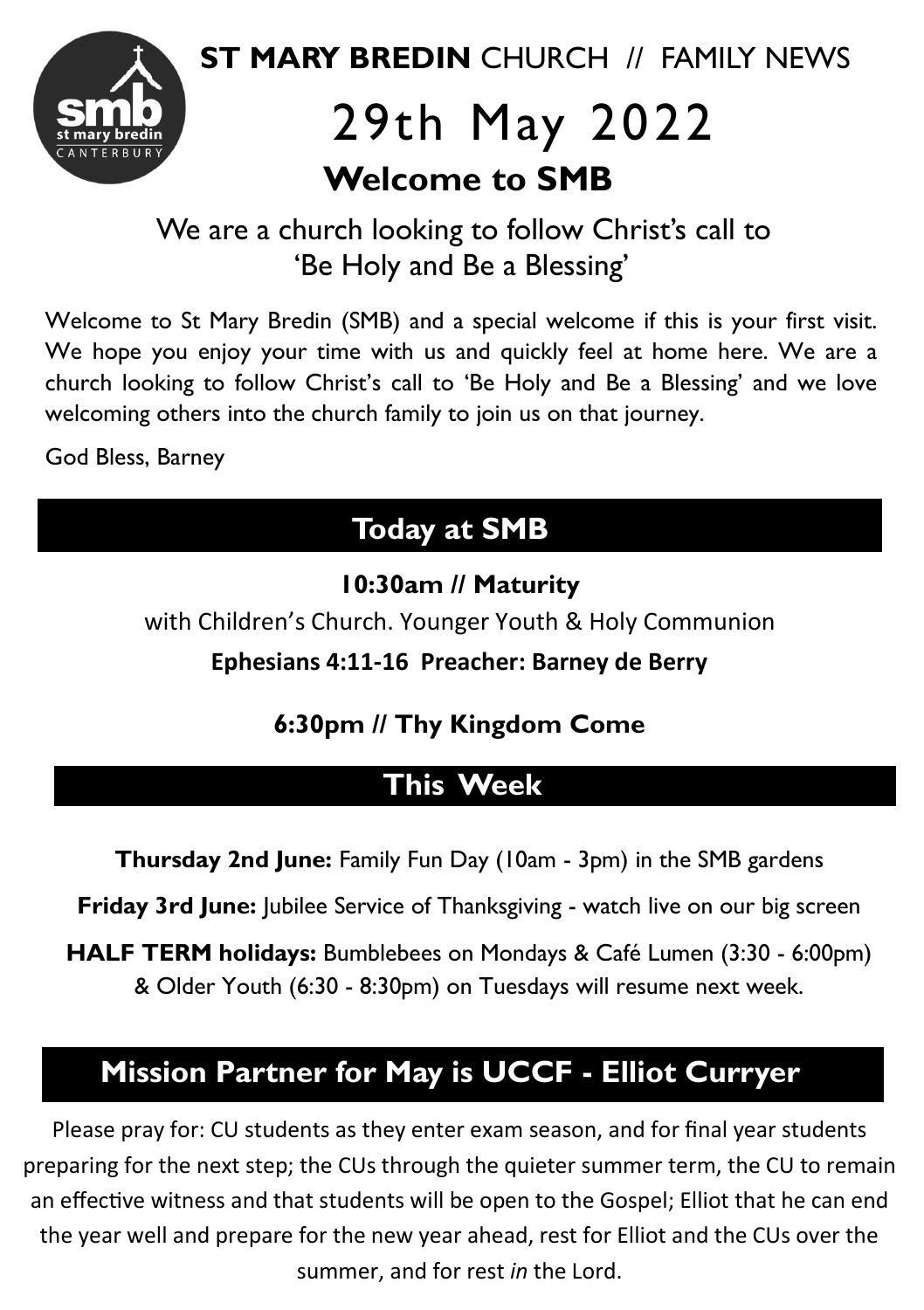#### . **Ministry Letter**

#### **Associate Vicar ministry letter**

I write this on Thursday afternoon, just a few hours before Encounter. Today is Ascension Day, marking the beginning of a ten-day period leading up to Pentecost, latterly known as **Thy Kingdom Come**. During this time, we are reminded why Jesus ascended into heaven, so that the Holy Spirit would be poured out on all believers, and that we would be clothed with power from on high. I encourage you to wait on the Lord, and ask him to fill you afresh. Whilst there are many times and places we can do this why not sign up for one of our 24/7 prayer slots this week. I wonder what God might do in answering our prayers.

Next Sunday we will be celebrating **Pentecost**, and what better way than my joining with and supporting those being baptised too. If you think you'd like to be baptised, it's not too late but please don't delay speaking with one of the clergy.

#### **Parenting courses**

We want to help support parents and those who care for our children and young people as they grow up. The *Parenting babies and toddlers* course starts 9th June for 5 weeks on zoom, and *Parenting teenagers* starts 16th June for 5 weeks in person. If you're interested in either, contact Mim.

#### **Newcomer's lunch – Sunday 26th June**

The last time we'd scheduled a newcomer's lunch we had to postpone because of another covid variant outbreak! We're mindful that lots of people have joined our church family over the past two years and so we want to make the space to come along, hear more about SMB, get to know some long-standing members of our church family as well as other newcomers. You might want to ask questions and consider what particular ministries you'd like to be involved with, whether serving or receiving. Please sign up if you'd like to come to this.

#### **Mini-school –** *Equipping the church to pray for one another –* **Monday 27th June**

In our church life there are so many brilliant ways that we can love, support and serve one another. The best gift we can give to one another is to keep bringing God into the picture, asking him to speak, heal, forgive, provide and guide us. And what a blessing that God uses us to bless one another in His power and in His name. Barney and I will be hosting this single session minischool that will be open to all in the church family who are hungry to grow in prayer ministry, but especially encouraging all those exercising some sort of pastoral oversight to come along. Further details on how to sign up to follow.

With love, Stephen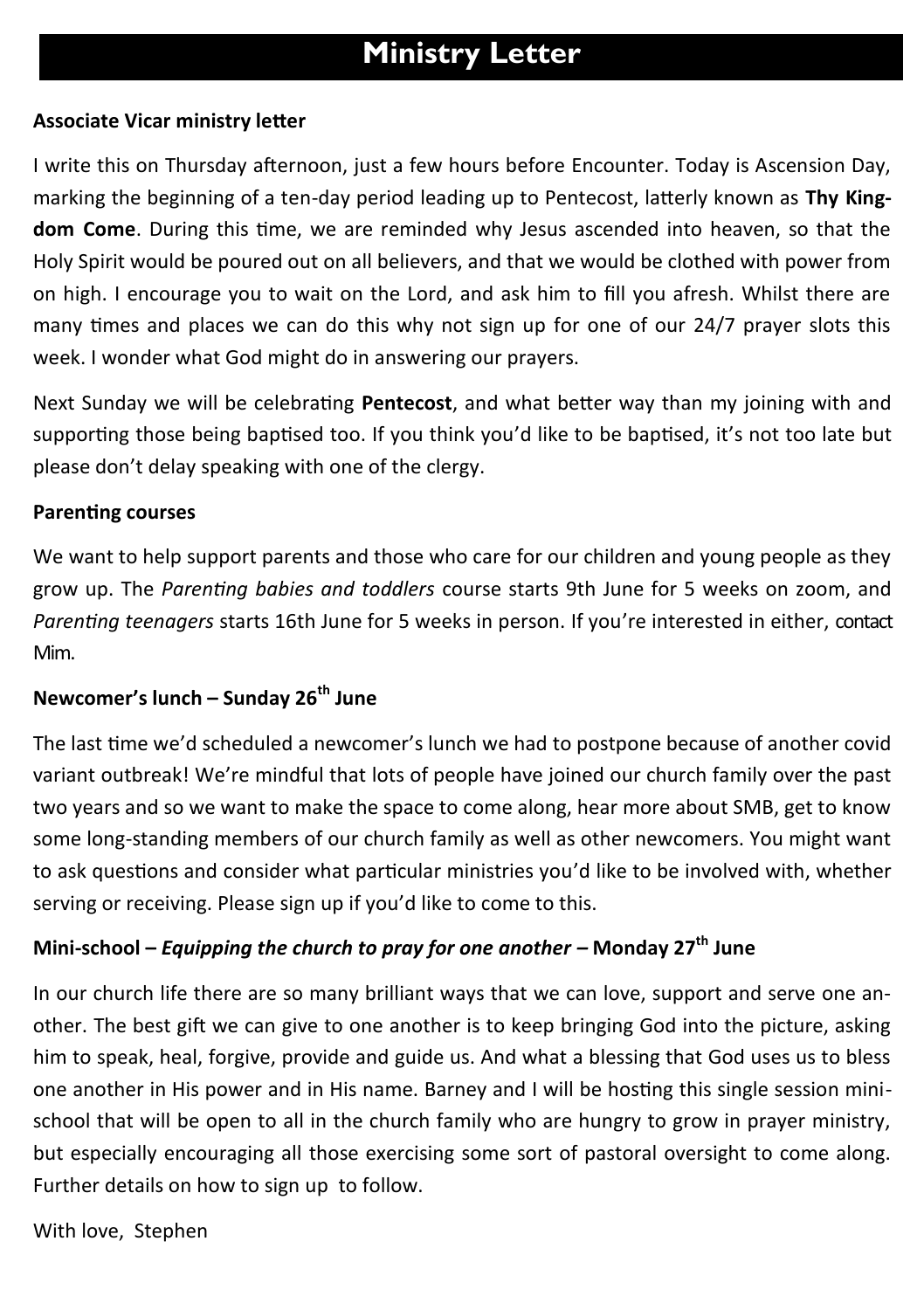#### . **Events & Notices**

#### **Family Fun Day // Thursday 2nd June (10am - 3pm)**

Can you help us to make the day go as smoothly as possible? We need a team of helpers! Please click this [link](https://smb.churchsuite.com/forms/sjeo4omi) to help.

## **Friday 3rd June // Jubilee Service of Thanksgiving**

Come & watch together on the big screen. Refreshments from 10.30am. Service begins 11.30am. All are welcome!

## **24/7** *Thy Kingdom Come* **Prayer Room // 26th May – 5 th June**

This year there will be a physical prayer room at church we can come and pray in. Use this [link](https://pray.24-7prayer.com/signup/c9e9d7) to sign up.

## **Men's BBQ Evening // Friday 10th June (7 - 9pm)**

If you have children, bring them along to next Friday's BBQ and give your wives an evening off. We'd love to see you there!

#### **Missing lego**

A blue box of lego has gone missing which we use in children's groups and school workshops. If you've seen it, please speak to Mim! Thanks.

### **Space Academy Holiday Club // 23rd - 26th August**

Hurray for the return of Holiday club! For children in Reception to Grade 6. Click [here](https://smb.churchsuite.com/events/jes8hzvs) to book— spaces fill up fast! We need a **team to help** as there is a lot to do so if you're able to help before or during the week please sign up [here.](https://smb.churchsuite.com/events/tbevj0jk)

#### **Volunteers needed for SMB's**

**lawn & garden -** We are lacking caretaker cover due to staff sickness; our lawns need mowing, the flower beds need neatening up... If we could get a few helpers this would share the load. You don't have to be a gardening expert!

#### **New Wine 2022 — "***United***"**

SMB will be attending the first week A (23-28 July) - hope you can join us! Visit the New Wine [website](https://www.new-wine.org/events/united22/#section2) for more info.

*"Luminosity"*—the Youth stream of New Wine that runs alongside the adult's *United* program. Especially for 11—18 yr olds. Contact Megan for more info.

#### **Box storage space needed**

Georgie Taylor, one of our mission partners, is off overseas for YWAM training for two years. She's in need of storage space for 8 boxes—this could be split between 2 people. Contact her here: [georgina\\_taylor1@hotmail.com](mailto:georgina_taylor1@hotmail.co.uk)